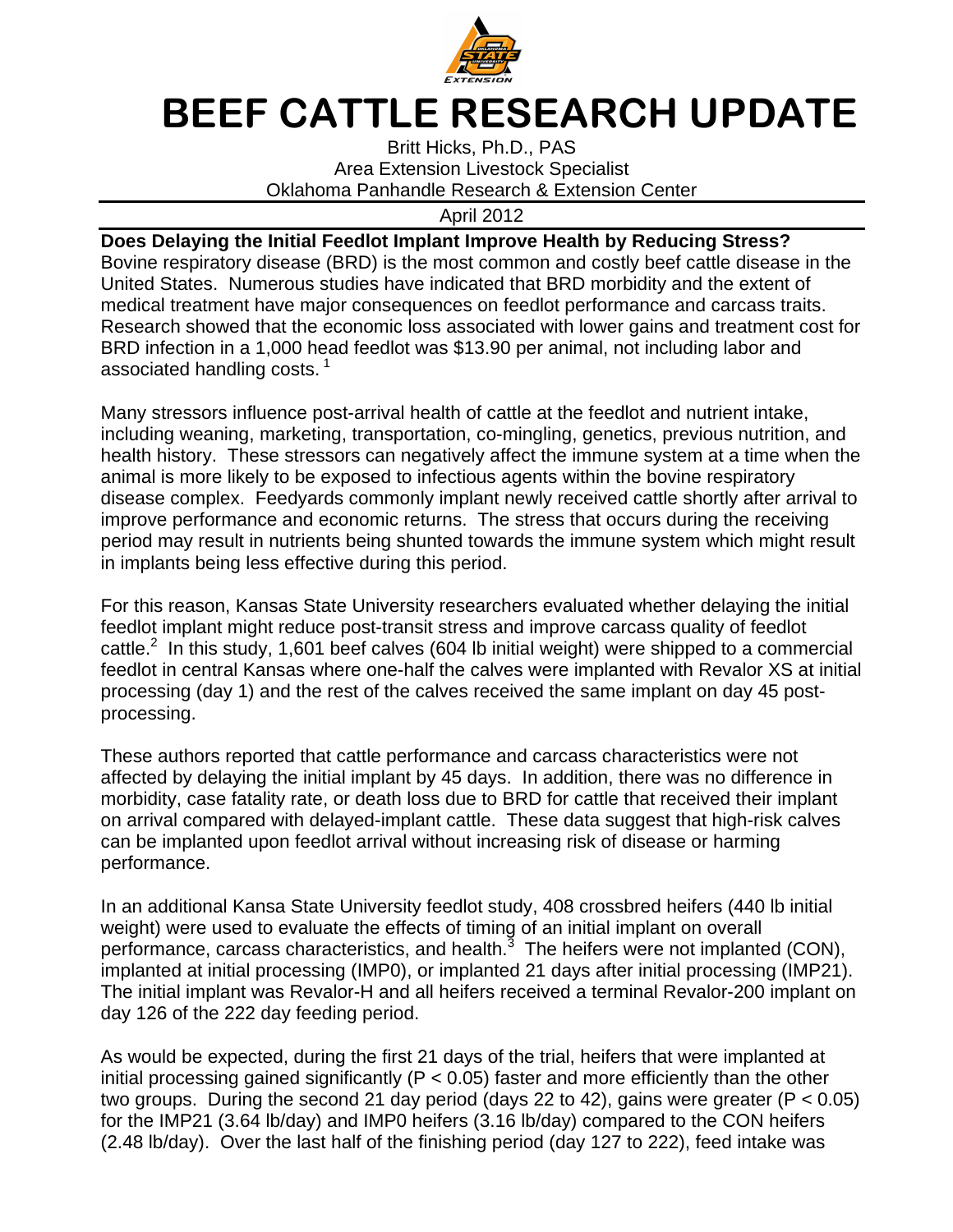higher (P  $\leq$  0.05) for IMP21 (18.4 lb/day) than CON (17.1 lb/day) and IMP0 (17.6 lb/day), but gains and efficiency were not affected ( $P \ge 0.12$ ) by treatment. Over the entire 222 day trial, gain was higher ( $P \le 0.05$ ) for IMP21 (3.08 lb/day) than CON (2.89 lb/day) and intermediate for IMP0 (2.97 lb/day), but efficiency was not affected ( $P = 0.25$ ). Heifer carcass weight was greater (P  $\leq$  0.05) for IMP21 (711 lb) than CON (690 lb), and IMP0 (701 lb) was intermediate. No other carcass characteristics were affected by treatment. The incidences of morbidity and mortality were also not affected by treatment ( $P \ge 0.44$ ).

These researchers concluded that delaying the initial implant by 21 days did not negatively affect overall feedlot performance. However, the greater carcass weight with delayed implanting may have economic implications dependent upon how the cattle are marketed.

In summary, both of these studies suggest that cattle performance and carcass characteristics are not affected by delaying the initial implant. Furthermore, morbidity and mortality were not altered by delaying the initial implant. Thus, feedlot calves can be implanted upon feedlot arrival without increasing the risk of disease or harming performance.

## **Timing of Castration in Nursing Calves**

A 2007-08 USDA survey of U.S. beef cow operations found that about 59.2% of operations castrated any bull calves prior to sale.<sup>4</sup> The percentage of operations that castrated bull calves prior to sale increased as herd size increased (50.3, 75.0, 85.1, and 95.3%, respectively, for herd sizes of 1-49 cows, 50-99 cows, 100-199 cows, and 200+ cows). This same survey reported that most operations (74.5%) castrated bull calves at an average age of less than 93 days, but almost one of five operations (18.4%) did not castrate calves until they were over 122 days old.

It is well documented that castration of feeder calves on arrival or shortly after arrival at a feedlot decreases daily gains and increases morbidity.<sup>5,6</sup> As a result, when purchasing feeder calves, bulls are typically discounted relative to steer calves.

Recent Kansas State University research focused on evaluating the effects of castration on calves that are castrated post-arrival relative to those castrated before arrival and estimating appropriate discounts for bull versus steer calves.<sup>7</sup> Data on 3,380 male calves (2,197 bulls and 1,183 steers) used in 11 receiving trials from March 2006 to October 2008 was analyzed. This analysis showed that surgical castration of calves after arrival reduced daily gains by 9.6% (0.35 lb/day) as compared to steers over a 44-day receiving period. These researchers reported that based on 2009 market conditions, bulls should be discounted at feeder calf sales compared with steers. At the average arrival weight in these trials (461 lb), bulls should be discounted \$4.99/cwt relative to the same body weight steers. The discount increased to \$5.44/cwt for 375 lb calves and decreased to \$3.63/cwt for 551 lb calves. These discounts are similar to the \$6.31/cwt discount recently reported by University of Arkansas researchers in which data was collected from 14 Arkansas auction barns in 2010 on 38,346 lots consisting of 79,822 head. $8^{\circ}$ 

Recent University of Florida research investigated whether timing of castration in nursing calves affected calf performance and weaning weight. $9$  In this study, 93 Angus and Brangus calves were either surgically castrated early (average age of 36 days) or late (average age of 131 days). The age of the early castrated calves ranged from 3 to 73 days and the age